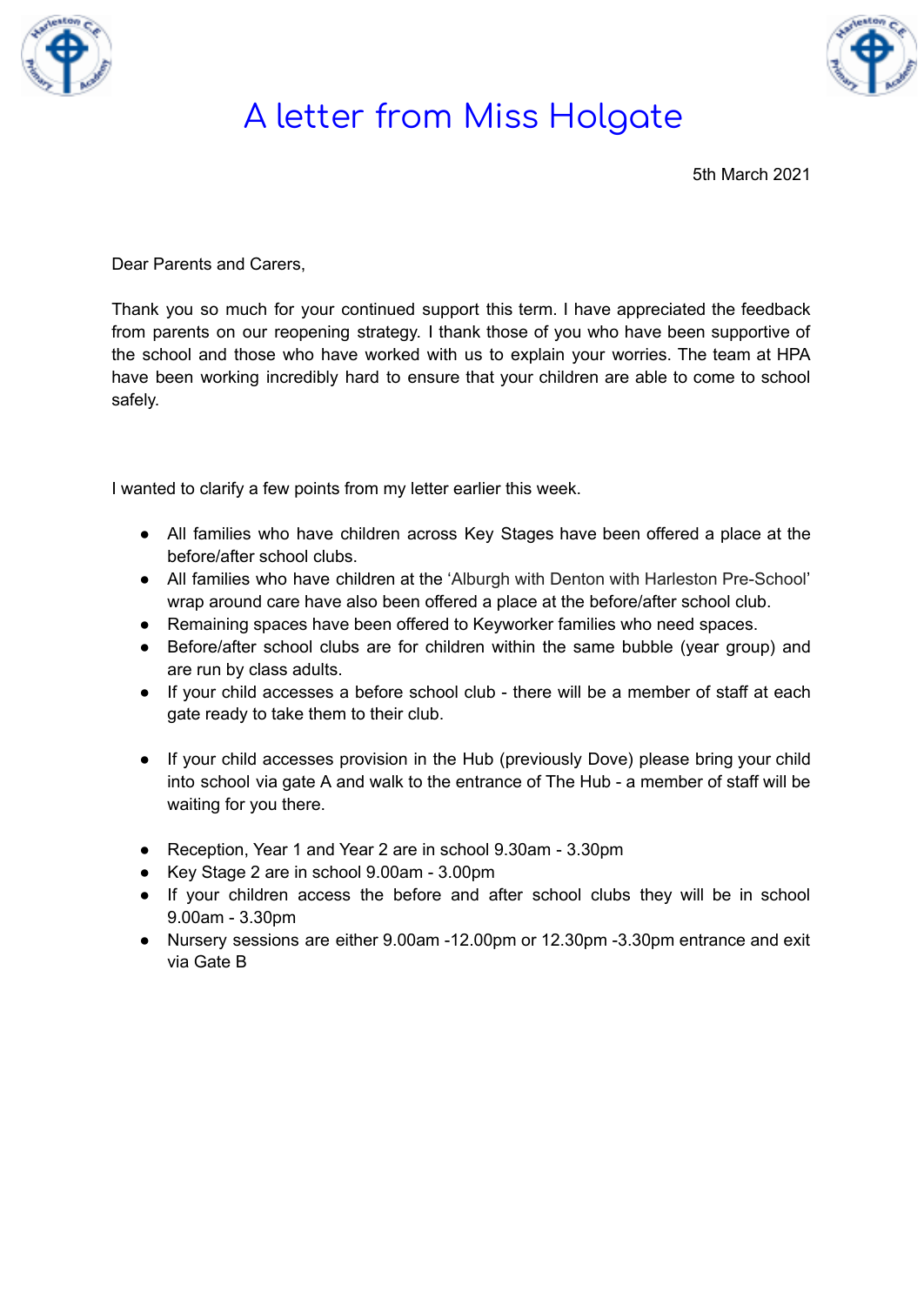



Having spoken with parents and consulted with staff I have made the decision to make a few alterations.

Many parents I spoke to were concerned that there would be parents around the school site at the end of the day to pick up children. We have listened to this and will invite parents onto the field. Children will be released to parents on the field - as this is a large space which will allow you to socially distance. *This will mean that on collection parents/carers should walk through Gate B to the field. Please collect your child from the field and exit via Gate C.*

Some parents were worried about children walking to the classroom alone. *The class teacher will be waiting at the gate and will walk their class to the classroom.*

There were some concerns about parents congregating outside of the gates. We need to request that you do **not** do this. We have mitigated the risk by using all of the gates for drop off but we do need to request that you leave your child at the gate with their class teacher. I hope that this clarifies some points for you and I'm sure that you appreciate how hard my team is working in order to keep your children safe and able to access their education.

We have created this plan taking into account the DfE guidance for the wider opening of schools.

*'Parent pick-up and drop-offs We know that travel to school patterns differ greatly. If those patterns allow, schools should consider staggered starts or adjusting start and finish times to keep groups apart as they arrive and leave school. Staggered start and finish times should not reduce the amount of overall time children spend in school. A staggered start may, for example, include keeping the length of the day the same but starting and finishing later to avoid rush hour. Schools should consider how to communicate this to parents and remind them about the process that has been agreed for drop off and collection, including that gathering at the school entrance and otherwise coming onto the site without an appointment is not allowed.*' *DfE Guidance 21st February 2021*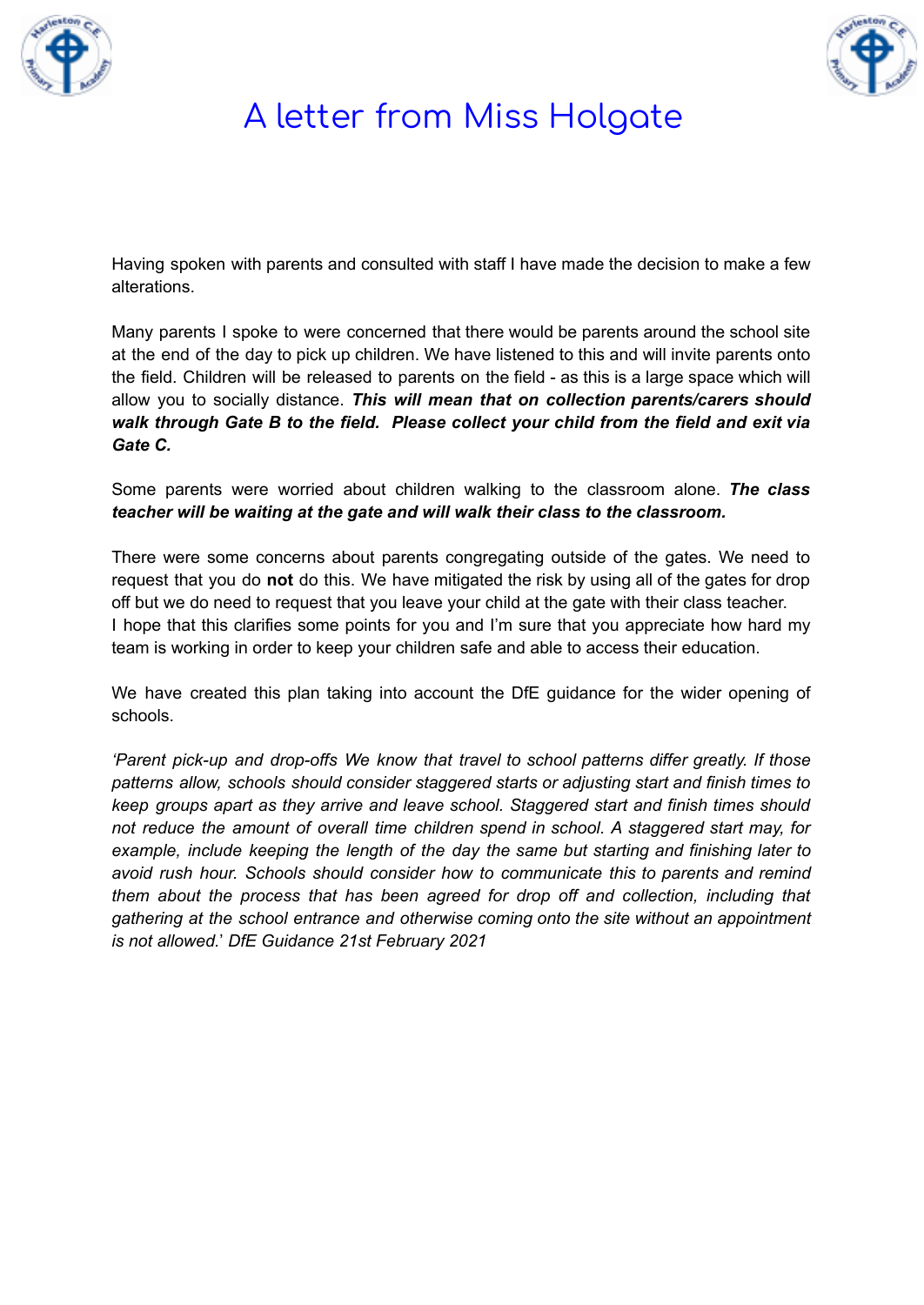



#### **Drop-off points**

| <b>Year Group</b>                                                                                                                                               | <b>Teachers on gate</b>                        | Drop-off gate  | Gate opening and<br>closing times |  |
|-----------------------------------------------------------------------------------------------------------------------------------------------------------------|------------------------------------------------|----------------|-----------------------------------|--|
| Reception                                                                                                                                                       | Mrs Beaumont, Mrs<br>Botwright, Mr<br>Anderson | A              | 9.25-9.35                         |  |
| Year 1                                                                                                                                                          | Miss Scofield, Miss<br>Moss, Mrs Pritchard     | $\mathsf{C}$   | $9.25 - 9.35$                     |  |
| Year <sub>2</sub>                                                                                                                                               | Miss Stead & Mrs<br><b>Baker</b>               | D              | $9.25 - 9.35$                     |  |
| If your child is in a Morning club please drop them at their sibling's gate, where a member of<br>the EYFS/KS1 team will be waiting to take them to their club. |                                                |                |                                   |  |
| Year <sub>3</sub>                                                                                                                                               | Mr Taylor & Mrs<br>Gateshill                   | $\mathsf{C}$   | $8.55 - 9.05$                     |  |
| Year <sub>4</sub>                                                                                                                                               | Miss Quick & Mrs<br>King                       | A              | $8.55 - 9.05$                     |  |
| Year <sub>5</sub>                                                                                                                                               | <b>Miss</b><br>Webber-Walton &<br>Mr Carter    | A              | $8.55 - 9.05$                     |  |
| Year <sub>6</sub>                                                                                                                                               | Miss Reynolds &<br><b>Miss Cuthill</b>         | D              | $8.55 - 9.05$                     |  |
|                                                                                                                                                                 |                                                |                |                                   |  |
| <b>Nursery AM</b>                                                                                                                                               | Miss Ingram                                    | B (in and out) | 8.55-9.05/11.55-12.05             |  |
| <b>Nursery PM</b>                                                                                                                                               | Miss Ingram                                    | B (in and out) | 12.25-12.35/3.25-3.35             |  |

- Points for collection will be marked on the field. Please wait here until your child is released to you and then exit the school site promptly.
- If you have children accessing the after school club they will also be brought to the field - please wait for them to be released to you.